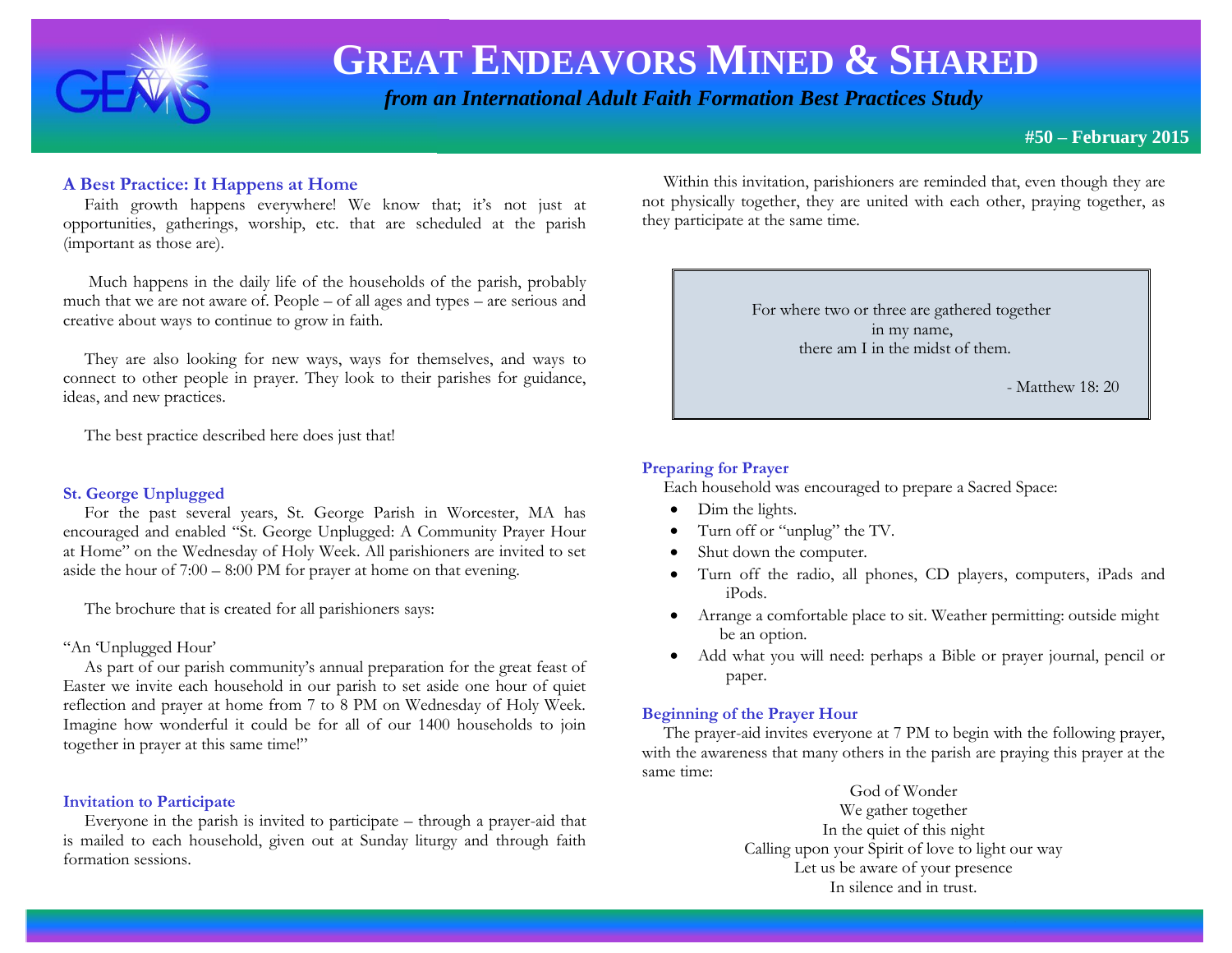# **GREAT ENDEAVORS MINED & SHARED**

#### **Reflection Time**

 During the following forty-five minutes, each household chooses and plans their prayer time. The prayer-aid that was given to each household includes several suggestions for the hour, with the reminder: "Of course, what is important is that you do what you think will make this hour matter most to you."

- Sit in the quiet stillness for a while.
- Light a candle or simply listen to the quiet.
- Share with others or write a list of things for which you are grateful.
- Share with your loved ones or write about something that has been especially significant to you.
- Write about or draw a picture of something that gives you hope.
- Hold a photo of a loved one while you pray for or speak to this person.
- Recall a special memory share or write about it.
- Read from Scripture, poetry or a religious book.

 How to pray? This is a simple matter. I would say: Pray any way you like, so long as you do pray.

- St. John Paul II

I

#### **Conclusion of the Prayer Hour**

 The prayer-aid invites everyone throughout the parish to close the hour together in prayer: "In prayer now, together let us ask the Lord to refresh and renew us.

For peace among all nations, peoples and faiths, and for Pope Francis we pray…..

Lord, refresh and renew us in your Spirit.

For the healing of hurts and the grace to forgive, we pray…. Lord, refresh and renew us in your Spirit.

For health and wholeness in body, mind and spirit, we pray… Lord, refresh and renew us in your Spirit.

For the comfort and joy of Christ's Presence in us, we pray…. Lord, refresh and renew us in your Spirit.

We pray together the Lord's Prayer.

### **Each year's format and suggestions**

 The basic format for "St. George Unplugged: A Community Prayer Hour at Home" is the same each year, but is tweaked and changed according to the parish theme/focus for that Lent.

### **Community Connection**

 Even though the Prayer Hour took place in individual homes, parishioners were invited – in another way – to connect with others: "Please take a moment to consider how you might share the experience of this hour with others in our parish community.

- Could you write a few words about what this time was like for you and email it to the parish office?
- Perhaps share a thought, a poem, or a bible verse and what it meant to you?
- Were you joined to us in thought from your living room, a hospital room, an airplane, or from a car en route home?"

#### "Prayer makes us Church

 Prayer is not just words - it's how we live in the mystery of God's plan for us.

- Were you praying alone tonight or joined by family or friends?
- Were you a family eating together in silent prayer?
- Were you a new parent whose prayer was the feeding and caring for a crying baby?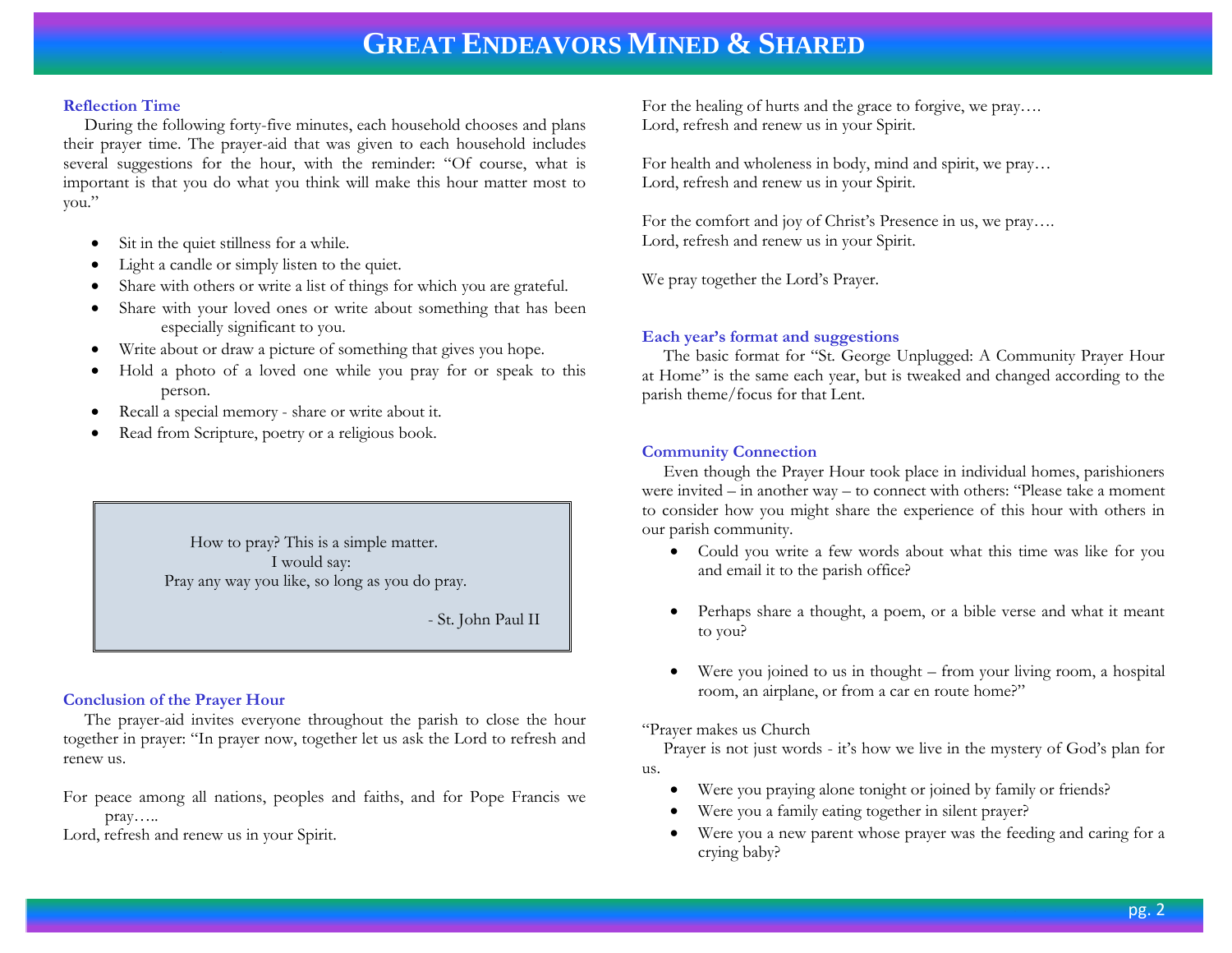# **GREAT ENDEAVORS MINED & SHARED**

 Were you out working during this hour and was that labor your prayer?

 The priests and people of St. George look forward to sharing this experience with you. Let's mention it to one another! You might want to email your reflection to us…"

#### **Prayer continues into action**

 Our lives of discipleship, of course, do not end with prayer. Prayer calls us to, supports and enables our caring service. The closing of the prayer-aid prays: "May our Lenten Prayer call us to continue reaching out to others in need:

- Consider bringing food for the hungry to church with you. The collection area is at the foot of the Parking lot side entrance. The need is great!
- Add a donation to purchase food for Mustard Seed Meals with your Easter Offering. The next meal is on May 16, 2014.
- Start a new habit this Easter Season: help to prevent homelessness by buying HFH Grocery Gift Cards after Mass.
- Donate used clothing to the St. Vincent DePaul Society; bins are in the lower church parking lot.
- Would you be interested in helping to serve at the Interfaith Hospitality Network Shelter this summer? With enough volunteers to donate \$350 worth of Food Cards and to cover the 5:30 PM to 7:30 AM shifts we can commit to another week.
- The annual Anointing of the Sick will take place on the Feast of St. George, April 23 at 11:00 AM. If you would like to attend or to help with the luncheon that follows, please call the Parish Office."

#### **What do you think drew people to participate?**

 Ann Doyle, Outreach Coordinator at St. George Parish, and Eileen Charbonneau, a parishioner involved in various parish ministries, reflected on this question:

- "The feedback has been tremendous. People love it! This surprised us at first because we weren't sure people would even pay attention to it, but obviously this is something people are looking for. It gave people a reason to pray together as a family."
- "People also feel drawn to the reality of being united with others, praying together, each in their homes."

 Individual praying is like straw scattered over a field. If you set a straw alight, the flame is small.

> But if you gather up all the bits of straw the flame fills out, rising high up in the sky, and it's the same with communal prayer.

> > - St. John Vianney

I

**What are some of the most common comments heard from parishioners?**

- "We were traveling at this time, but were still able to participate in this (even though we weren't there physically to be present for church services)."
- "It was wonderful to be able to comfortably pray in our home."
- "We liked the ideas because we now use them at home on other occasions."

 The feedback from many of the parishioners who are homebound was especially poignant. They reported feeling a closeness to the rest of the parish community that they don't normally feel.